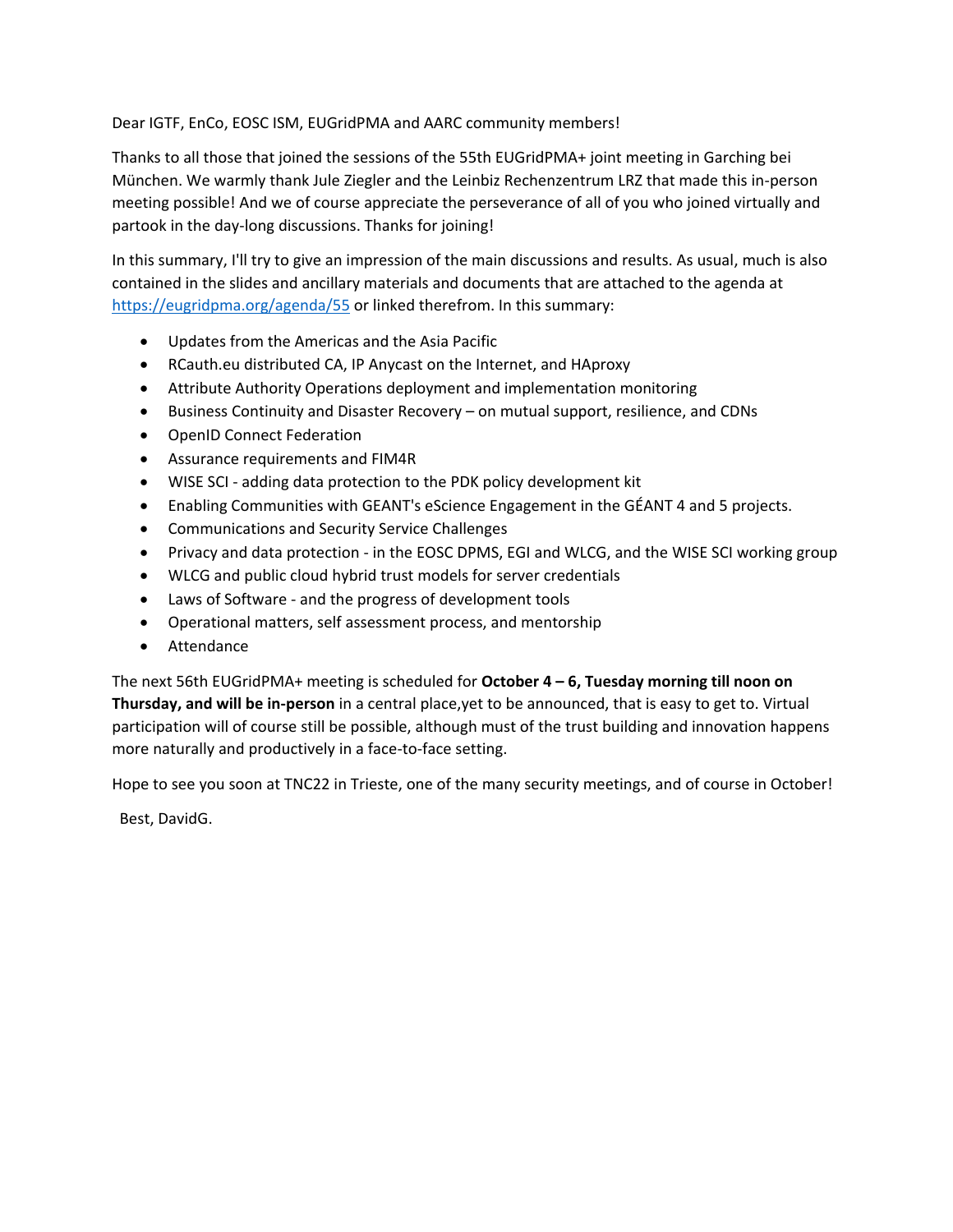# Table of Contents

# <span id="page-1-0"></span>Updates from the Americas and the Asia Pacific

Eric Yen presented the developments in the Asia Pacific region. The composition of the APGridPMA remains the same (with Eric as chair and Eisaku Sakane-san as co-chair), although both the CNIC and SDG credential providers may cease operation and are long-since due for a self-assessment. The IHEP CA, also part of the mainland Chinese Academy of Sciences, remains in full operation.

The move to token-based authentication is also in swing in the AP region, with the NII in Japan ding that for HPC access (in Gakunin), and in Taiwan the general eScience community is following the developments in WLCG as well. This is certainly a general movement. The role for the IGTF in policy/assurance/trust issues remains the same for tokens, and the need for assurance and policy (and not just nice software) need to be taken into account during the transition. This will mimick the differentiation between assurance (AAOPS+REFEDS RAF) and the implementation profiles (like we have for PKIX and SAML, but these will need to be there also for OIDC) This thus mimics the IGTF assurance levels + PKI Tech Profile.

We foresee a dedicated session at ISGC2023, with a F2F meeting in Taipei during the SecrityWorkshop and during the conference, and use that as a focal point for the assurance discussion. This will match the assurance discussion from FIM4R, also to complete around that timeframe. This **should be an IGTF All Hands meeting in Taipei in March 2023**.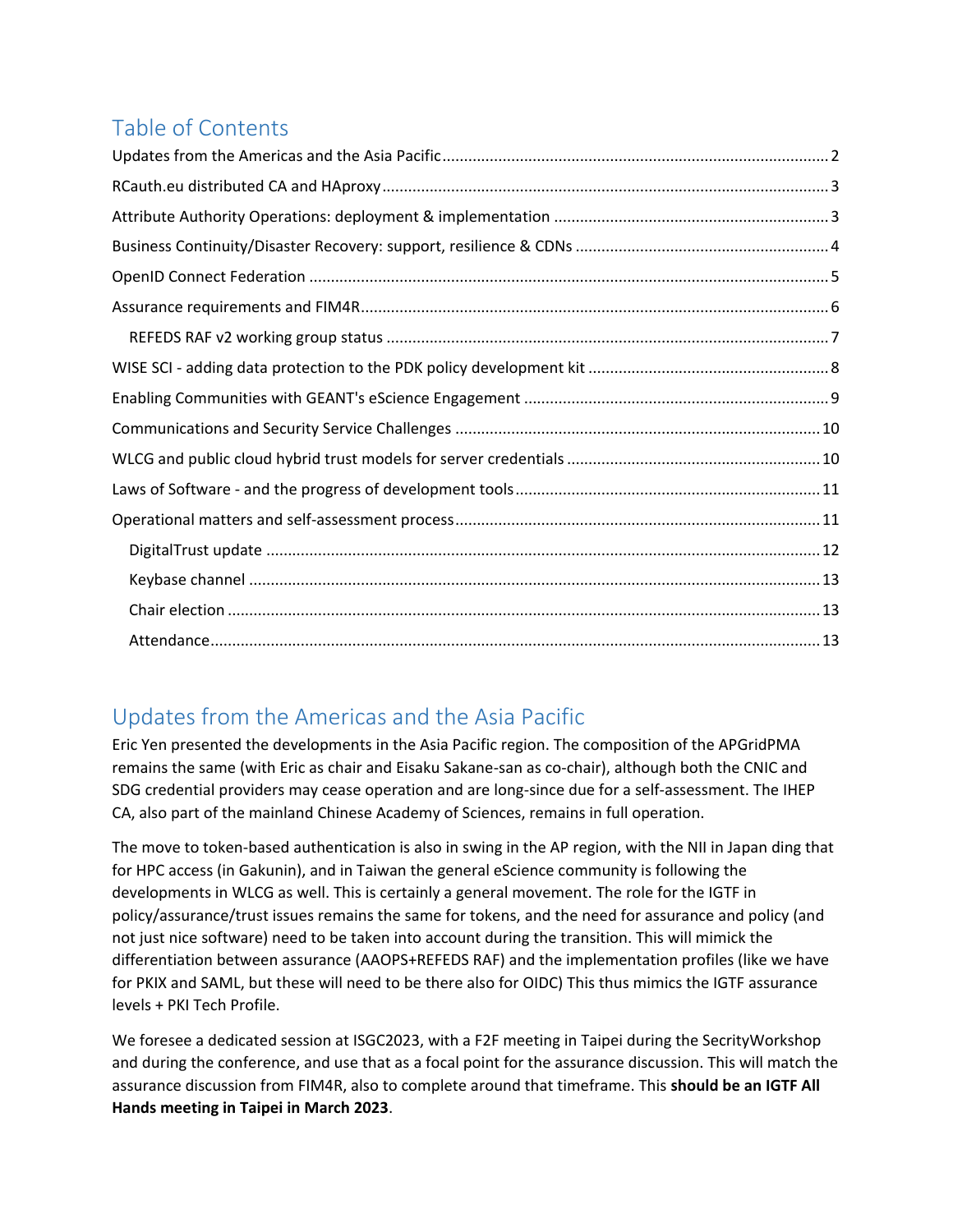For WLCG assurance is managed mostly by virtual of having CERN HR doall the heavy lifting (including ID checks), but this process does not scale to other, or smaller, communities. There assurance will need to come (also) from the home orgs. Generalising that would be a very appropriate work item for GN5 EnCo (Jan2023 and beyond). This augments and complements the work in REFEDS (where the assurance profiles are standardised, but no implementation monitoring and support is scheduled) and the IGTF+ is a good place to do that. Also REFEDS remain a bit (much) focused on the campus enterprise IT side, and is no the best place to make giant steps forward. We will of course re-use the same assurance profiles (Cappuccino/BIRCH, Espresso, &c). The APGridPMA in autumn this year could prepare for this to happen.

In the Americas, TAGPMA will hold the next token workshop (WoTBAn&Az 2022) during the NSF Cybersecurity Summit in Bloomington (Oct 18-20, 2022). The next F2F meeting will be during I2 TechEx in Denver (CO) in early December 2022. If you go to only one meeting, pick TechEx ...

The XSEDE project will close, and is being replaced with the ACCESS scheme starting on October 1st. It's 5<sup>th</sup> track was not awarded, and ACCESS only gets half the money compared to XSEDE (but is of course expected to deliver the same). The front office is going to be jointly operated also from to Ohio. Meanwhile, some catch-all services like the IdP and the specific CAs for GSISSH access will be decommissioned, as is the central jumphost – this is the best time to publicly 'kill' things that the users use, since now they cannot complain that much.

### <span id="page-2-0"></span>RCauth.eu distributed CA and HAproxy

The four instances of RCauth.eu are now working, and the production end-points for the signing (DS) and discovery (WAYF) components will be switched to the HA proxy shortly. And besides the four production instances there are of course also acceptance and development instances.

Each HA proxy sends you to the closest delegation service (DS), except for the one at Nikhef which prrefers STFC (since STFC has the better HSM).

For unknown reasons, IP anycast – the technology used for this highly available setup across multiple countries and autonomous systems - is apparently perceived as 'complex', whereas in fact it is rather trivial. And BGP based failover is anyway quickly becoming a standard feature also in cloud deployments. We hereby note that also for stateful services, using IP anycast, even across multiple AS'es and without using specific anycast-designated IPv4 space, is working perfectly and is not hard. See e.g. [https://www.nikhef.nl/~davidg/p/Building-stateful-HA-services-for-RCauth.eu-20220404.pdf.](https://www.nikhef.nl/~davidg/p/Building-stateful-HA-services-for-RCauth.eu-20220404.pdf)

# <span id="page-2-1"></span>Attribute Authority Operations: deployment & implementation

The Attribute Authority Operations (security) guideline is now ready and published as AARC-G071 [\(https://aarc-community.org/guidelines/aarc-g071/,](https://aarc-community.org/guidelines/aarc-g071/) [https://doi.org/10.5281/zenodo.5927799\)](https://doi.org/10.5281/zenodo.5927799). Now how to we help the infrastructures implement it? For this, it has been submitted to the AARC Engagement Group for E-infrastructures (AEGIS), where the major operators of AAI proxies have committed to implement it within a reasonable timeframe. The AEGIS group is also tracking its implementation status. One of the first to do the assessment is likely UK-IRIS, so how can we help IRIS to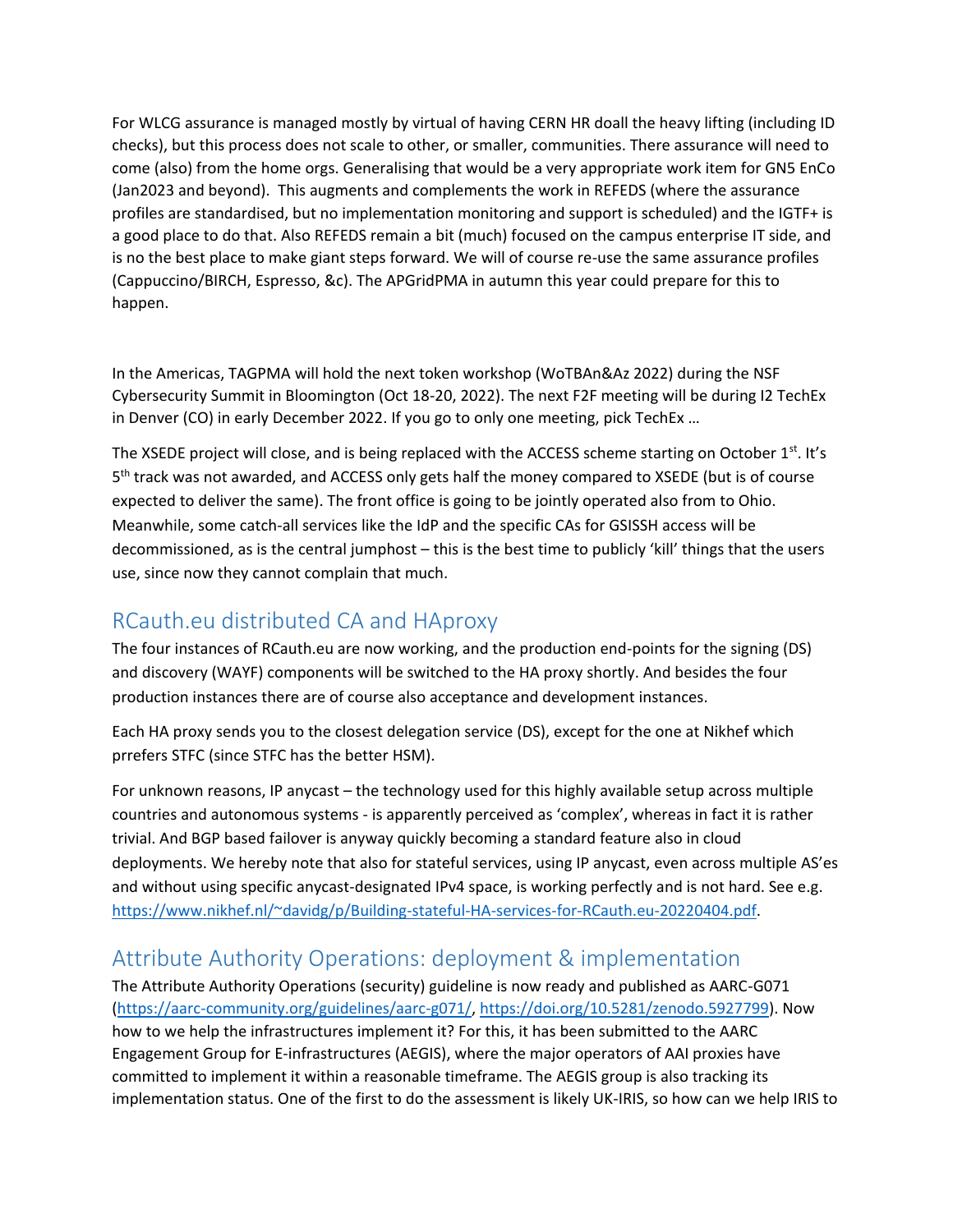do the AAOPS assessment? Some of the key people are present around the table - and some not here (e.g. Tom Dack).

We **propose to develop a simple AAOPS assessment spreadsheet** (similar to SCIv2 and the CA profiles), and do some assessment in the same way we do with the SCI FAQ sheet. There should preferably be some form of encouragement, e.g. a trust badge for compliant proxies and authorities. The other option is for *Snctfi* to require AAOPS compliance as a prerequisite. Running a proxy is more than just 'apt-get install', and requires several types of policy to be in place and monitored.

Depending on the level of support in EOSC, this could for example be a badge (or baseline) for the EOSC AAI federation proxies. Or having the AAOPS/G071 badge will get you more attributes from the IdPs in eduGAIN? These are then the 'flagships' – and based on these we can ask the federations (IdPs) to then release at least R&S to those proxies. Tom Barton *et al*. may enlighten us in this respect. Or does it also need Snctfi? A Snctfi v2 should align with and refer to AAOPS/G071, although Snctfi itself has a bit more elements concerning community management: *how* the community manages its own life cycle is described in Snctfi, and not in AAOPS/G071 (since it is not a technical element).

Other proxies with which to do the initial assessment are eduTEAMS (Dick Visser, maybe?), EGI Checkin (Nicolas, Kyriakos), and the IAM instance at CERN (Hannah, and/or Francesdo Giacomini). Around October 2022 also the ACCESS programme (the successor to XSEDE in the US) will start, and they may have a (new) proxy there which Jim Basney can discuss and present in TAGPMA. The best time to discuss these seems to be around October this year (2022).

For the moment, we need to confirm a location for the October meeting (waiting to **discuss with Hannah at TNC22**), **DavidG will discuss with the AEGIS proxy operators** on their plans and time availability at TNC during the breaks there, and then **have a dedicated one-day AAOPS operator session during the October meeting** to do a live interactive evaluation for a few operators, where they can also discuss with each other, and both discuss their own operations as well as provide feedback on G071 (so we can improve that document if it does not meet the needs or we find blocking issues).

## <span id="page-3-0"></span>Business Continuity/Disaster Recovery: support, resilience & CDNs

"BCDR" affects credential providers in various ways. The one most visible to the outside world is the availability of (fresh) revocation status information (CRLs, OCSP endpoints) – in itself comprised of two components (the ability to issue fresh signed information, and the ability to distributed tha through the internet). The other elements is the ability to provide service to its customer base (subscribers), i.e. issuing new credentials.

There are also significant threats that are non-technical. A specific hard challenge is to (re)establish trust with CA operators where communication has been disrupted, and continuity of trust potentially lost. This can be because the CA and its staff is compromised, staff has been arrested and broken, forced to act under duress, or killed and replaced with the substitutes claiming authority that they do not have, even if they have taken and forced access to the CA materials.

In this context, the remit of the IGTF is to ensure trusts in the global fabric, not the internal security of the issuing CAs, and in case there are (confirmed) doubts as to the integrity of a member that reemerges **after a (suspected) compromise, the trust re-establishment will need to be re-done as per the**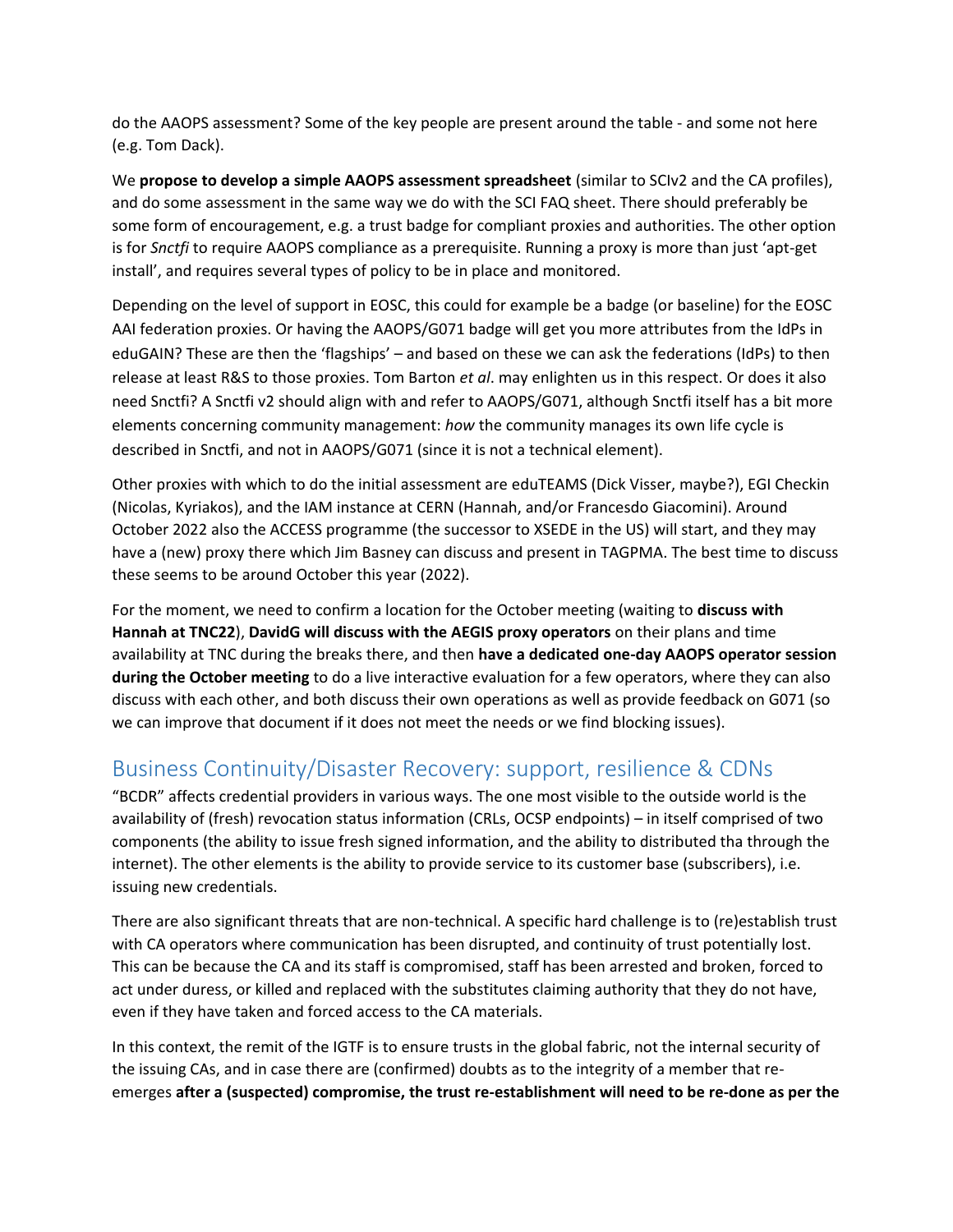**initial procedures**. We note that the personal trust established prior is extremely important, since it allows out-of-band verification and checking if a person is acting "in accordance with expectations" and we might be able to infer if somebody is acting under duress. Pre-agreed protocol would be preferable, but are hard to establish ad-hoc (e.g. arranging duress 'canarie' words, etc).

The technical BCDR for availability is most easily supported: the CRL can be distributed over a CDN (CloudFlare is free, and Jim Basney is doing that for the CILogon CAs for instance), it can be mirrored and the mirror CRL URL included in the distribution, or even in the CRL CDP URIs in the end-endity certs (this is done for ArmeSFo at KIT, and the former – with the support and endorsement of the UGRID CA operators – also at the EUGridPMA main mirror server (\*.mirrors.eugridpma.org). Cross-mirroring between peers is encouraged, as long as the URI are stable (and the distribution supports multiple URLs for the CRL).

In case of issuance problems, it is possible to pre-generate a long-lived CRL – at the risk of not being able to do new revocations. This can be a temporary work-around, and the risks need to be assessed. If no new CRL can be generated, and the escrow model is impossible or unreliable, then a CA would need to be temporarily suspended from the IGTF distribution until the situation can be remedied. Luckily this has not happened in this case. And we commend and have deep respect for our UGRID colleagues who kept their operations in Kyiv fully going during the invasion, with a lot of – well justified – trust in their country's and their own strength!

We also reconfirmed that any (inter)national sanctions and organizational policies must be applied at the authorization (AuthZ) stage, and that the identity certificates and the issuing CAs are inappropriate and ineffective places to attempt to implement and enforce sanctions. This has been true for the past decades, and continues to be true today.

For the moment, we conclude that the standing subcommittee on suspension review is the most appropriate body to discuss urgent and sensitive issues. The conclusions reached there will be submitted for reconfirmation (or reversal) by the full membership at the next plenary EUGridPMA meeting. The subcommittee is in principle open to anyway, although in case of conflict of interest the party involved will of course be temporarily suspended from the committee. **Nuno Dias agreed to join the subcommittee**, so that is now consists of: Jens Jensen, David Kelsey, Jan Jona Javorsek, Nuno Dias, and David Groep.

We point out there is an IGTF keybase channel for secure communication as well. Links are: <https://keybase.io/team/igtf> and keybase://team-page/igtf

# <span id="page-4-0"></span>OpenID Connect Federation

Roland Hedberg is moving towards finalising the standard, which should be 'fixed' at TNC 22, including a showcase presentation by GARR (it will also be presented at the NorduNET conference in Reykjavik in a few weeks time). The standard is thus moving to a more stable state, with less 'experimental, complex' features, and gets a more polished stablity. This looks Good™. And it's now time to look at the security aspects of the OIDCFed: the framework is rather open, but the specifics need to be defined. This we may get from the GARR implementation: GARR has made various micro service implementations, and has provided APIs to provide 'drop-in replacements' to replace existing static config setups with almost zero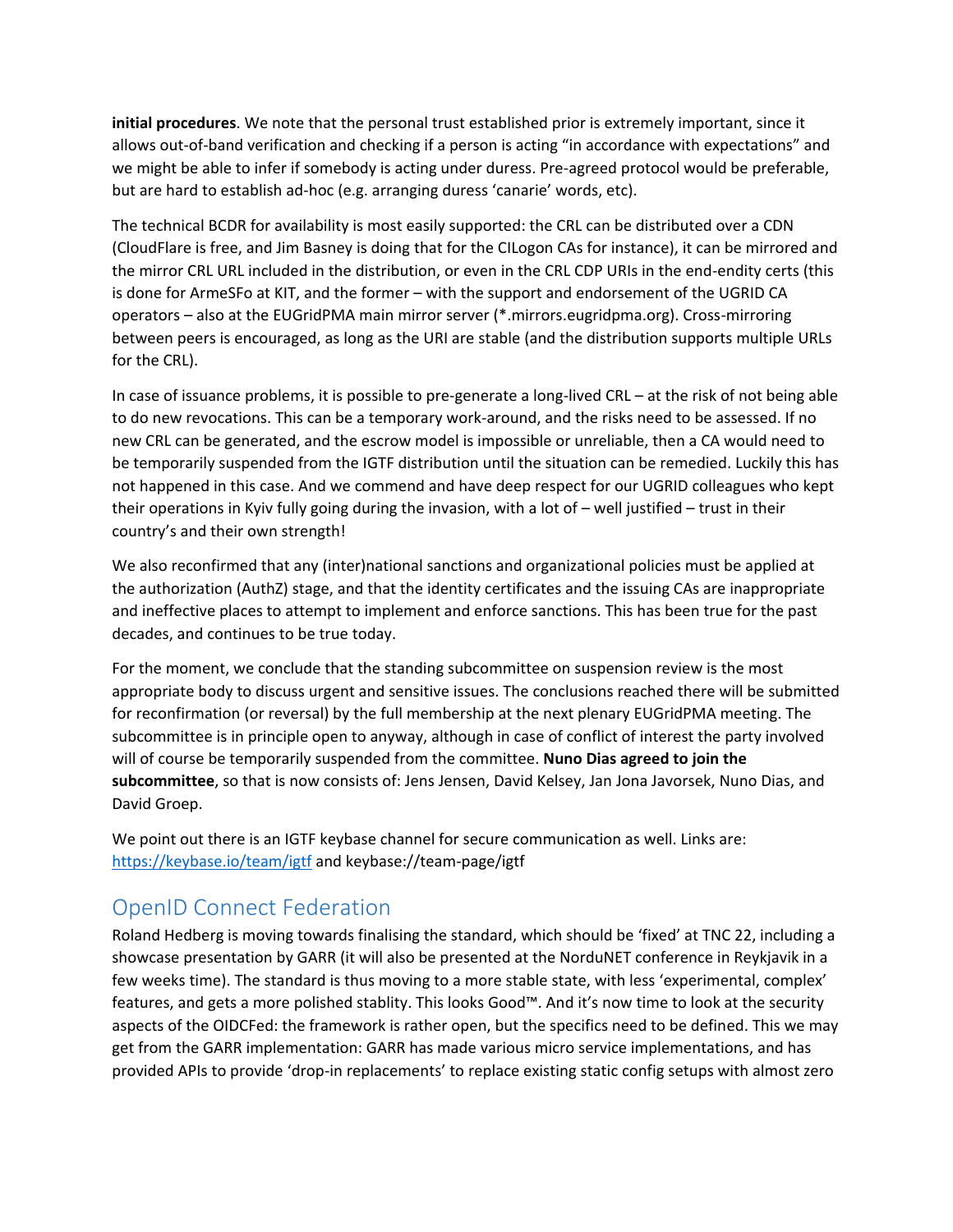changes. If that is working, broad implementation might be going rather fast! With proxies, and many science services using OIDC by default this already has a rather large user base.

The path construction and delegation of authority to orgs has been retained in the final spec – based onpath traversal (not graph construction, apparently). The meta-data can be placed in the 'trust anchor' (MDSS), so the 'web of nodes' is still there. The biggest changes are in the policy verifiability controlled by the RP – to make sure that the OP/RP is compliant with the meta-data for the service. That part has changed extensively. The GARR implementation will nail the operational details.

**The OpenID Connect session at TNC22 is on Tuesday** (during the same session with REFEDS CoCo).

### <span id="page-5-0"></span>Assurance requirements and FIM4R

The FIM4R group has been rather quiet recently. Following the (widely downloaded and quoted) VIM4R v2 paper and its EOSC specific position paper ([10.5281/zenodo.3727545](https://doi.org/10.5281/zenodo.3727545)), there has been limited engagement by the FIM4R community at large. The ambition to reinvigorate the group may be implemented by a three-pronged approach: (i) develop a general update to the v2 paper to crosspresent the developments in AAI in each of the communities to the group as a whole, (ii) running an interactive F2F workshop, and (iii) use the need to get assurance assertions from the identity and attribute providers into the (community) proxies and services by way of having a  $4<sup>th</sup>$ , assurance specific, FIM4R requirements paper.

Maybe it needs a clear expression of need by FIM4R to get the IdPs to implement and release it, but as long as the RPs do not actually require it, there will be no pressure on the IdPs to release assurance values. We expect assurance to be a key element for an AAI, and we need to clarify and elicit the use cases from the communities, and put that combined 'pressure' on the table.

But maybe: is implementing RAF on the side of the service providers considered 'more complex' than just re-doing all assurance and even identity vetting locally yet again? Even if the IdP already does it, and is even willing to convey it in REFEDS RAF standard attributes? Like SURF did for its 'SURFdomeinen' service step-up assurance, where SURF did *not* use RAF, and even for those IdPs which *did* do RAF completely still insisted on re-doing it on a per-user basis yet again – including some videoconf-based identity vetting, as DavidG experienced? If even a well-organised service provider like SURF cannot do RAF and wants to annoy the users of its services instead of doing RAF, is that representative of more relying parties?  $\odot$ 

Are there more experience stories on trying to get SPs to get to require RAF? Not that many SPs speak up publicly. But there are also very good and forward-thinking examples, such as DFN which is implementing RAF (replacing a previous national scheme) and who plans to go into production this year. So, if FIM4R is to collect the assurance requirements, will enough communities sign up? The LSAAI seems the obvious use case (with Mikael present). Getting a broader engagement from the FIM4R communities in the requirements group would make a more convincing use case. Pressure from national governments might be a mixed blessing: lots of need for assurance, but then only their own definitions and requirements (and usage tracking by them, maybe). Or it could mean a push for more use of national IDs that don't work globally (like eIDAS and other European eID schemes, which are rather useless for global use cases since a need for a catch-all will then always remain).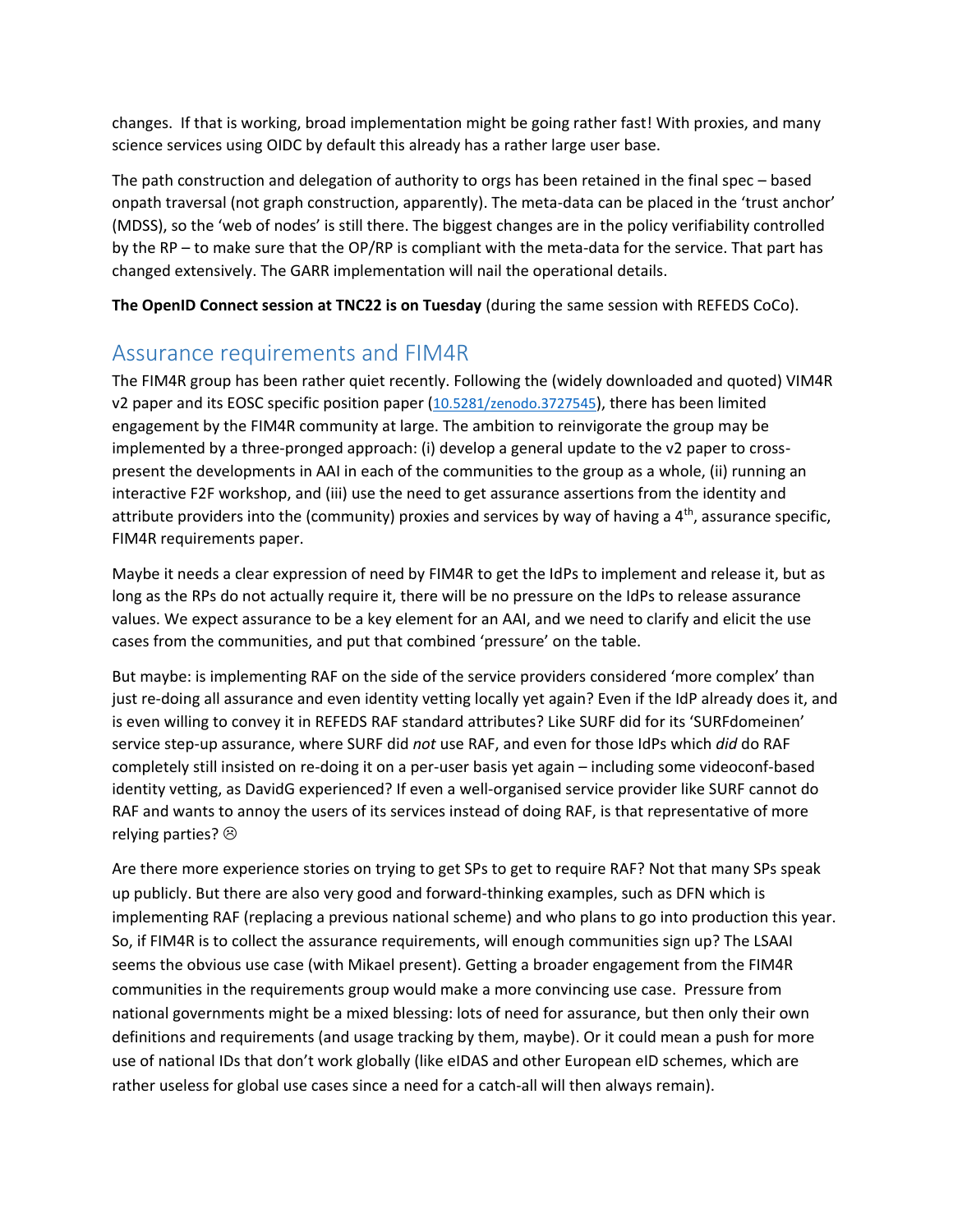Following all deliberations, we defined the **following actions on FIM4R and assurance**:

- There will be a push for a FIM4R v3 paper (if the FIM4R group agrees, of course), as an early output of the GN5-1 activities
- An open call for input should target real individuals (Hannah might hopefully be interested, Maarten can help out but not quite drive it). Jule is also willing to help of course.
- Primary target are the authors of FIM4Rv2 Maarten will collect the list and prepare for asking them (who does the asking remains open: DaveK, Hannah, PeterG, …)
- Include also input from MyAcademicID (via Christos Kanellopoulos)
- Aim for publication by TNC23

The IGTF BIRCH/RAF Cappuccino level is today providing medium assurance, which many of the research infra depend on. Where we now move to tokens, we should either ensure we get that from the IdPs, or all communities have to implement step-up. There is more in it (and likely more needed) than just the identifier (which you could get from even Google). The "no single solution" statement from FIM4R v2 was indeed taken to heart, which is good. The EOSC AAI federation does no (yet) require assurance. That would be a big driver… Christos *did* ask the ESFRI clusters in the context of the EOSC AAI federation to investigate which ones were ready to connect via a proxy. The results of that (a rather mixed result) might be used here again, so as not to ask the same people twice the same question?

### <span id="page-6-0"></span>REFEDS RAF v2 working group status

#### *Presented by Jule, who chairs the REFEDS WG*

The REFEDS RAF version 2 document is under active discussion (including the more general discussion on how to express "v2" versus "v1", which remains an open item). The document for RAF 2.0 is at [https://docs.google.com/document/d/13tfexdOafnSEXidJ6fbcT0a5qo0wrsu\\_fqLk856AaTA/](https://docs.google.com/document/d/13tfexdOafnSEXidJ6fbcT0a5qo0wrsu_fqLk856AaTA/)

A key change is that the assurance requirements are now also in-lined in the document (as an option next to Kantara, IGTF, or eIDAS), for those not following one of the existing frameworks. That makes it more comprehensive and self-explanatory. Also adding more 'FAQ'-like text should help in this regard. For example, "local enterprise includes those anyone vetted to a same or better process", makes it clearer that local-enterprise can also be asserted for user who are merely equivalent to local enterprise service users. Care may need to be taken with terms that are also in GDPR (like "vital").

The interdependencies between the requirements will need to be defined sufficiently clearly so that 'time shifted' identity vetting is obviously allowed (like we have for BIRCH, or in eIDAS). For example in IE1: it is sufficiently clear that this does *not* preclude leveraging existing business relationships, where the evidence originally presented was indeed a govt. ID, but then, at time of asserting assurance, it leverages an existing database? Ref. PR3-5, where there is continuity of business relationship ensured by sufficient strength of binding authentication and vetting. Wording like "information derived from an ongoing business relationship with the credential provider" may help.

Aim is to complete the RAFv2 this year (and earlier is better) – it's getting close and announce public consultation at TechEx (December 2022). But there is no external pressure to get it done.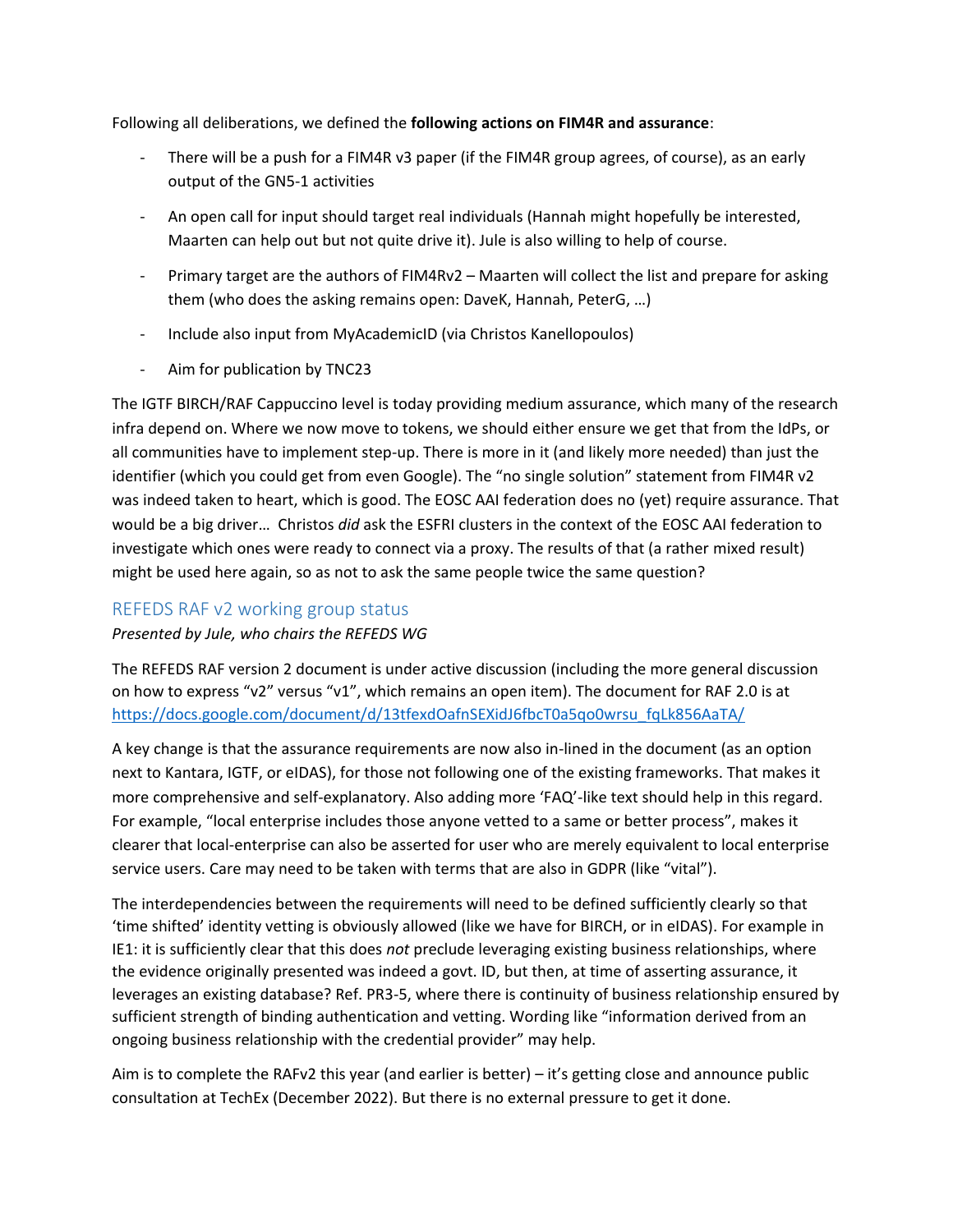To encourage deployment via FIM4R, the opportunities to discuss are TechEx (for US input) and ISGC (AP region input), and then aim for presentation at TNC23. Ad go through the individual communities to get input (bilaterally), starting with the interviews before having a plenary meeting.

Other ideas for increasing assurance statements in real time:

- some federations can already confirm that all assertions for all their IdPs are actually IAP-Low of better. Why not 'automatically' add those attributes then (e.g. in a proxy for hub-n-spoke federations)? It's a bit of a pity that SAML MD does not allow embedding of signed and validated programmatic XSLTs inside it, that can be used by SPs to automatically infer attributes based on meta-data :)
- RAF adoption is rather mixed. DFN is deploying is widely now, but SURFcontext has just one IdP that does it, and even then the federation proxy cannot process it further. And SURF's own SPs still insist on doing their own assurance step-up, ignoring incoming RAF assurance even if it is available. A tear for its SURFdomeinen service  $\odot$ .
- When CERN required Sirtfi, that did work! Spectacularly! Now what about a major SP requiring RAF – and see what happens? :) But then, remember that Scott Koranda kind-of gave up on getting attributes at all, having tried for five years to get anything reasonable from IdPs in terms of attributes. But then, scaring the IdPs too much may cause them to give up entirely as well  $$ and that would be the end of federation usefulness.

### <span id="page-7-0"></span>WISE SCI - adding data protection to the PDK policy development kit

*Given this is not the official WISE session, we cannot quite adopt the new document here and now, but we can work on it and improve it sufficiently! With this caveat, DaveK then proceeded …*

The data protection statement for WLCG/EGI is sufficiently old now that – although materially it is remains a perfectly good match for GDPR – it does not reference GDPR itself but the 46/95.EC directive. The intent is to updae the AARC PDK privacy guidance, and the notice template, to a new version, also taking in the EGI/WLCG version and the LSAAI input. The background documentation and sources are at [https://docs.google.com/document/d/11S5UrCytHdeh4mNQc3btvZPW\\_ox\\_QgSBx0lII-XhKoI](https://docs.google.com/document/d/11S5UrCytHdeh4mNQc3btvZPW_ox_QgSBx0lII-XhKoI/edit?usp=sharing)

The LSAAI took the AARC PDK version almost as-is (but fixed the typos), and of course updating the periods (e.g. keep the data for 10 years since that is a requirement for research integrity and ethics in the community).

We had hoped for a binding GDPR CoCo, but that did not happen for the known reasons – so there is now a REFEDS CoCo as best practice. And, meanwhile, EOSC (Thomas Schaaf, LRZ) has provided the DPMS "Data Protection Management System" for itself, but that is used specifically for EOSC processing and – although having quite good, if rather tabular, templates – does not solve the scalability issue of multilateral agreements. That was the basis for the WLCG/EGI/AARC model: "Pretty-binding not-quitecorporate Roles" (BCR-like, as in the AARC guidelines).

The AARC guidance needs to be updated now as well, referencing GDPR: it will *still* have to be based on the BCR-like model, given that the risk is limited to the R&S attribute set which researchers anyway want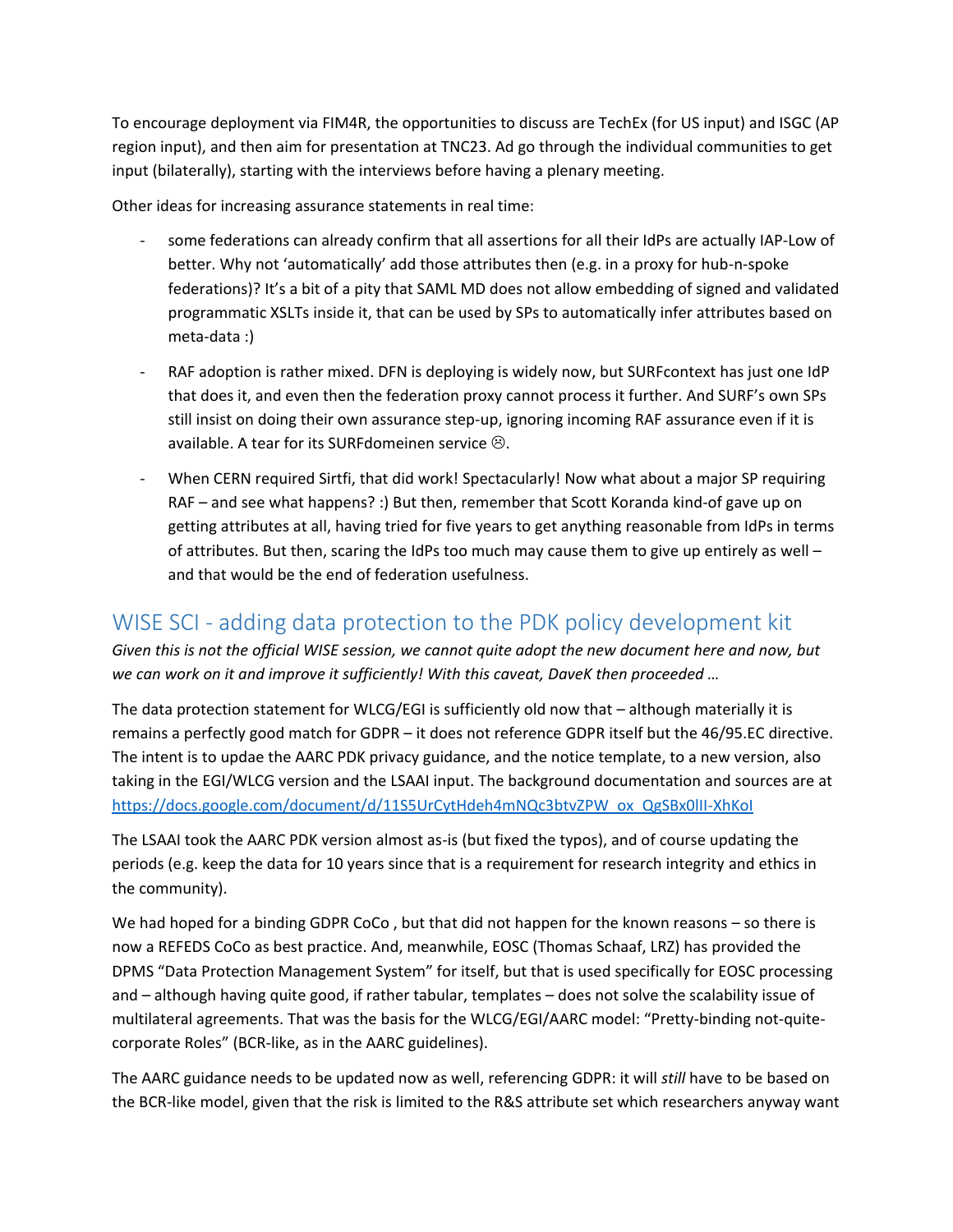to make public, and that there is no binding CoCo. Lawyers will probably continue to claim that it's 'not legal', but then lawyers should be in this wol to point out risks, not to make decisions.

The disclaimer at the top of the EOSC DPMS is worthwhile to be copied. We (WISE) provide templates, but we are not liable for their use):

**A** Attention Compliance with the requirements from this policy alone is not necessarily sufficient to meet all applicable legal requirements.

Not giving hints would also not be helpful to user communities, so even if we are no complete, it is still useful. The reason this work is because the risks are limited, and we use only a few attributes (R&S) that are anyway freely given away in mails and published on the web. This is also for the REFEDS scope:

### *"[it] relates to the processing of personal data for online access management purposes in the research and education sector"*

Appendix 3 of [\(https://refeds.org/wp-content/uploads/2022/05/REFEDS-CoCo-Best-Practicev2.pdf\)](https://refeds.org/wp-content/uploads/2022/05/REFEDS-CoCo-Best-Practicev2.pdf) does have the key elements that fall within scope. And, frankly, the end-user (data subject) is *not* interested in those privacy notices, controls, and interstitial screens – they will ask to take these out sine they know they are going to the service and want to get there. The reason for those screens are the local DPOs, the DPAs, and lawyers.

We note that there are (at least) *two* good templates for privacy notices. The one that is actually understandable by users is – of course – on the JISC web site. It is readable, and – by paraphrasing the legal bases rather than giving article numbers – makes the users understand what is happening. We surmise that of course Andrew Cormack is behind this really nice and readable notice (unfortunately, the entire JISC website is CC-BY-NC-ND, so you cannot derive from it, but you can be inspired!). It's at <https://www.jisc.ac.uk/website/privacy-notice>

Then REFEDS CoCo, and also the EOSC DPMS, have the tabular form. It is also complete, and makes for simple completion by the processor, but is less readable by the user: <https://wiki.eoscfuture.eu/pages/viewpage.action?pageId=24514251> has the text.

The WISE guidance can point to both versions, state a preference (of course), but both are in the end fine. And both are better than concocting a dubious one from scratch!

## <span id="page-8-0"></span>Enabling Communities with GEANT's eScience Engagement

The Enabling Communities task within the GN4-3 project encompasses both specific targeted activities (InAcademia, eduTEAMS) as well as the key cross-domain elements ("enabling communities"). The latter is always done in close collaboration with existing communities outside the project: AARC, FIM4R, AEGIS, WISE, IGTF, REFEDS, &c. For example, the assurance framework is driven via REFEDS (Jule), with both assurance and the authentication profiles adopted around 2018, and the RAF and MFA are now evolving to version 2 (or an update for MFA). Of note: the paper on assurance in PoS/ISGC has now been officially published. Also Sirtfiv2 is almost complete now.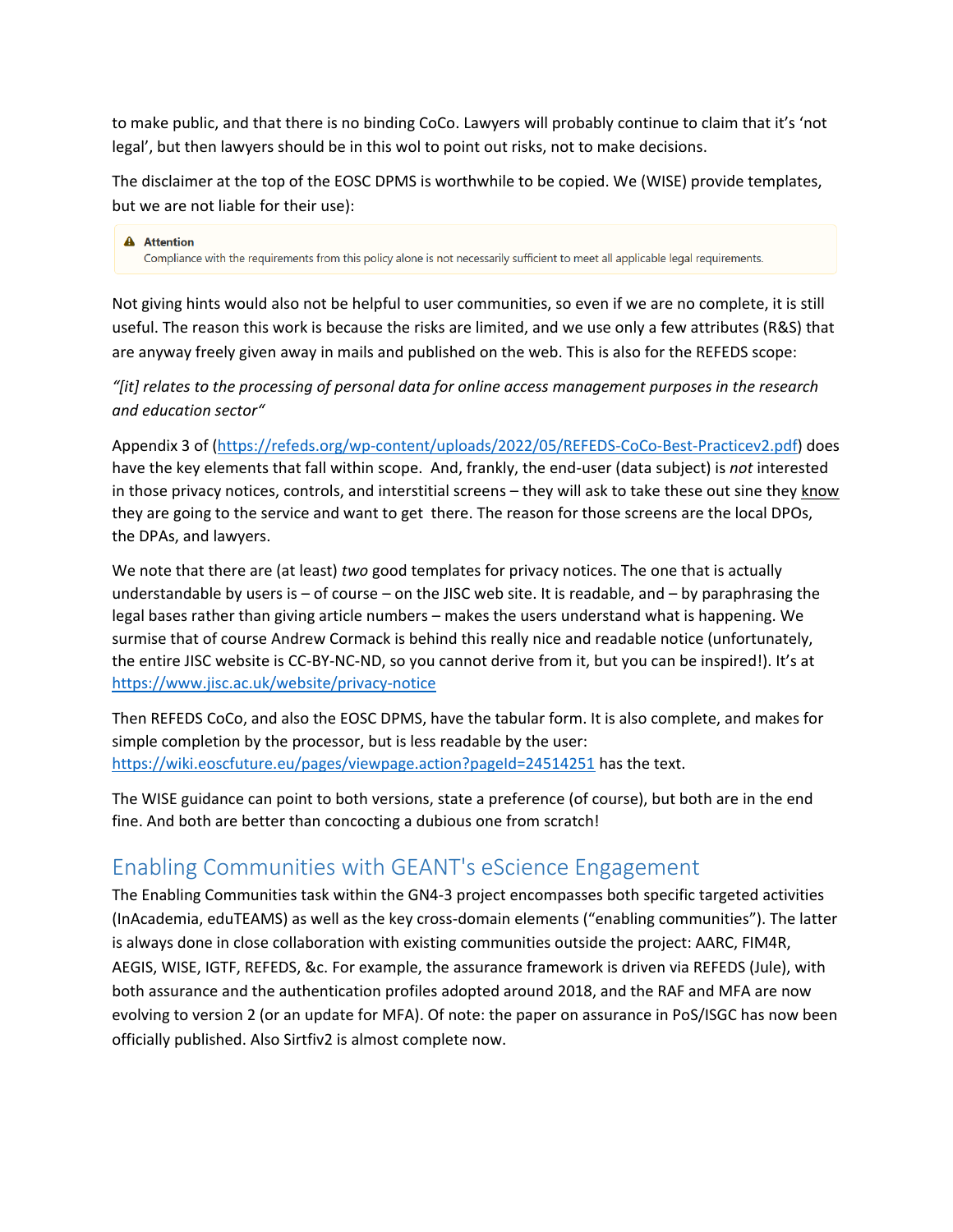WISE SCI similarly aligns very well with EnCo, and cross-infrastructure security risks get special attention. There is now an **active hunt for infrastructures** willing to do a self-assessment against the new SCI framework using the tool/FAQ and we need feed-back (volunteers welcome, besides just UK-IRIS).

Many of the activities discussed in this meeting are co-supported by GN43 EnCo (just as the meeting itself is sponsored by it, as it is also an officient GN43 EnCo Workshop).

Updated from GN43 were presented at ISGC22, there is an accepted talk at TNC22, and abstracts have been submitted at I2 (and will be submitted to the EGI conference). GN5-1 has been submitted last week ( $1<sup>st</sup>$  Jan 2023 – 31 Dec 2024, i.e. 2 years) EnCo structure and collaboration will remain roughly the same. Thanks to Maarten Kremers!

## <span id="page-9-0"></span>Communications and Security Service Challenges

There are several types of security challenges. The 'complex' one, with in-depth probing and the possibility for forensics training, is performed by EGI again using the CERN CMS experiment framework as a deployment strategy (thanks to CMS!). This is one of the more in-depth challenge types, including a mock incident and limited forensics capability testing. And with the changing underlying infrastructure (like the move to tokens rather than certificates), driving that will need updates as well. There are requirements for renewal and credential delegation that will be very different.

There is also a need for logging on what is going n during the challenge. For example, some sites may decide to 'just re-install' rather than try to contain and mitigate the incident. This is useless during a challenge, and actually harmful during a real incident. And a re-install may just re-install the same vulnerabilities again  $\odot$ .

The framework for driving these challenges has been upgraded, and now uses a standard (open source) C2 solution "Mythic" ([https://kalilinuxtutorials.com/mythic/\)](https://kalilinuxtutorials.com/mythic/) – and that provides a cross-platform agents that can communicate through various protocols, write out logs, and which can be weaponised as needed. The Mythic framework is sufficiently fit for purpose. The same systems can also be used for kill-chains to worm and fix vulnerabilities in a controlled way … there is overlap between operational trust and policy-based trust – for which a common vocabulary would be useful.

There is also a set of response challenges – there are some for TI/TF-CSIRT. Some use bulk mailers, but with the increased spam filtering is becomes more complex to get it delivered. The basic idea is simple, but the devil is in the details to get it right.

# <span id="page-9-1"></span>WLCG and public cloud hybrid trust models for server credentials

Contrary to end-user client credentials, there is, today, no model for combined assurance sourcing for host credentials. So, whereas the original 'trigger' (some US-based organisations not being able to find their credential provider, or not procuring the right credential provider, and thus not having access to appropriate IGTF & WebPKI combined accredited providers – but there are of course server/SSL credentials through either InCommon or the renewing DigiCert IGTF ICA available) is not a current issue any more, other use cases remain. These include public-cloud-provisioned K8S clusters of services. And those cases where there is a need for combined IGTF & WebPKI trust, but the (national) CA provider does not offer a profile that supports that (note: both InCommon and GEANT TCS have joint-trust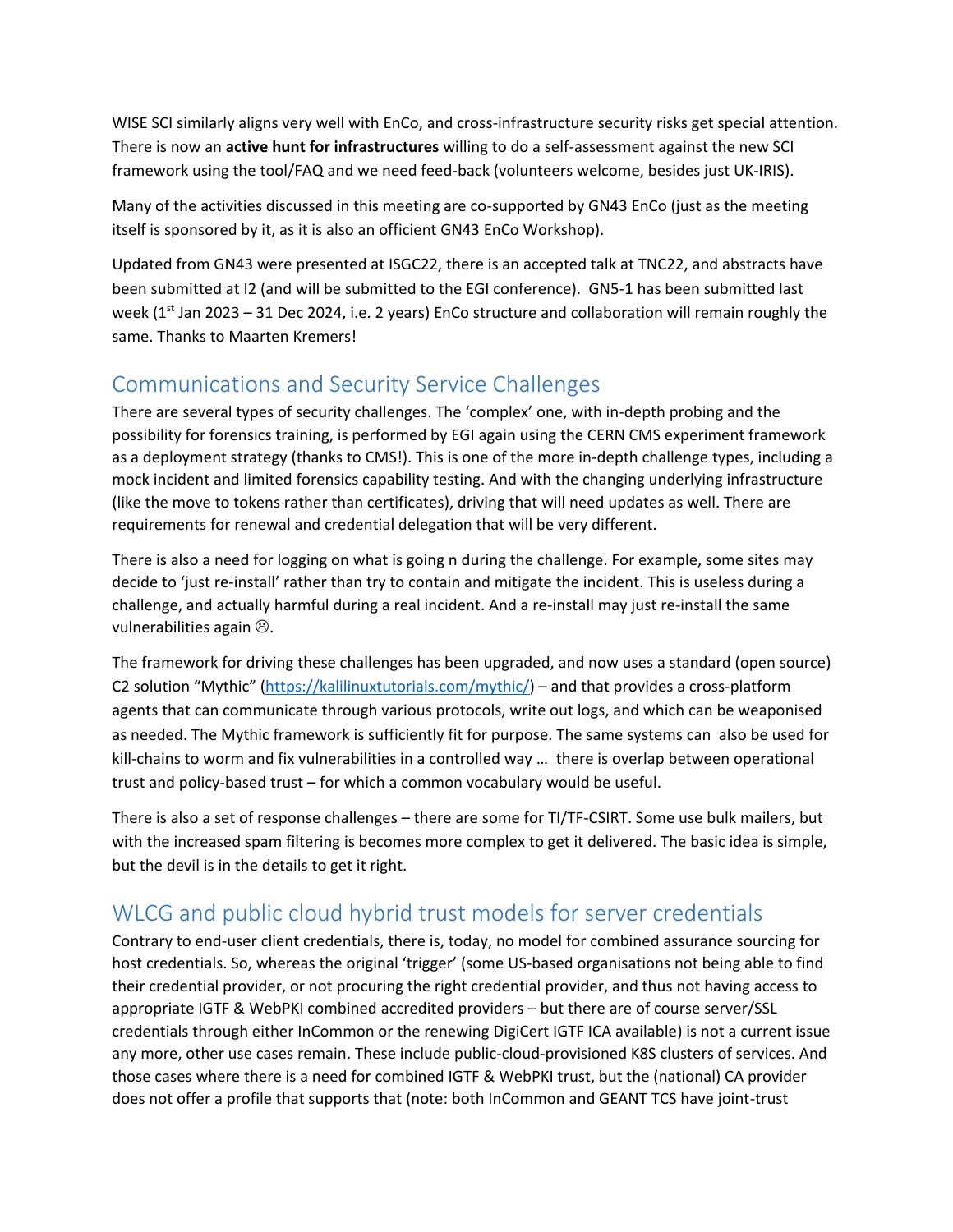products in their portfolio). Also, not all CAs have API or ACME access to issuance yet – which is a prerequisite for dynamic (cloud) provisioning of services. Meanwhile, the same endpoint *can* use different certificates on the same endpoint, using SNI for instance.

But historically, the host credentials have been used for three things: securing through encryption the *already-named* networked endpoint; as a client authentication for acting towards other services (basically, abusing the host credential as a robot); and for signing assertions (e.g. the VOMS server reusing the host cert for signing the attribute certificates, rather than using a separate signing cert).

And given that the aim of web PKI is an agile ecosystem – regardless of security severity, as per Ryan Sleevi's comment "*The goal of the Web PKI is to ensure an agile ecosystem. The best way to ensure that agility is to ensure that revoking 50,000 certificates is easy, so that it does not matter whether or not there is the security breach […]*", i[n https://bugzilla.mozilla.org/show\\_bug.cgi?id=1650910](https://bugzilla.mozilla.org/show_bug.cgi?id=1650910) – i.e. the security of the ecosystem need not be considered as long as it is agile. And the life time is shortening, with WebPKI going to periods shorter than 1 year (90 days in not too long a future), there are elements to be considered here in not using the certificates used for the networked endpoints for anyting but precisely that. And not use the host certs also as clients. Yet of course, many DCV CAs that are 'free' (like Let's Encrypt) do not properly set keyUsage to reflect that, also keep assering also clientAuth in keyUsage. Which makes the proper mechanism to control this unavailable.

Meanwhile getting ACME and/or API access are critical. Most of the larger CAs anyway offer at least API, and some offer ACME for most profiles.

We worked on the comments and clarification in the WLCG WG document, and the next meeting will be on May 31st at 11.00 CEST (0900 UTC). Minutes are at [https://docs.google.com/document/d/1Sl0C\\_q-lGMCifChmFArHjsGzdnd-RM7O7jbpsGa8XRw](https://docs.google.com/document/d/1Sl0C_q-lGMCifChmFArHjsGzdnd-RM7O7jbpsGa8XRw)

## <span id="page-10-0"></span>Laws of Software - and the progress of development tools

Since the early days of Assembly, ALGOL, COBOL, FORTRAN we evolved now to a world with CI/CD and integration tests. Better tools make for better processes in the past 65 years! Do better tools for authentication today also make for better processes? And a better user experience? Even when taking the four key 'lawsofsoftware' into account?

Wirth's Law: 'Software gets slower faster than hardware gets faster',

Hofstadter's Law: 'It always takes longer than you expect, even when you take into account Hofstadter's Law',

Zawinski's Law: 'Every program attempts to expand until it can read email. Those programs which cannot so expand are replaced by ones that can.' [which implies extensibility (good) and bloat (bad)]. And of course Jens' Law: 'Complexity has to go somewhere (and computers should do the boring stuff)'.

See all of Jens' soapbox to understand the full implication of all this!

### <span id="page-10-1"></span>Operational matters and self-assessment process

Two authorities are currently in the peer review phase of the self-assessment process, with a mutual review responsibility. In practice, we observe that both the self-assessment as well as the subsequent peer review process take a disproportionate amount of calendar time to initiate and complete. While in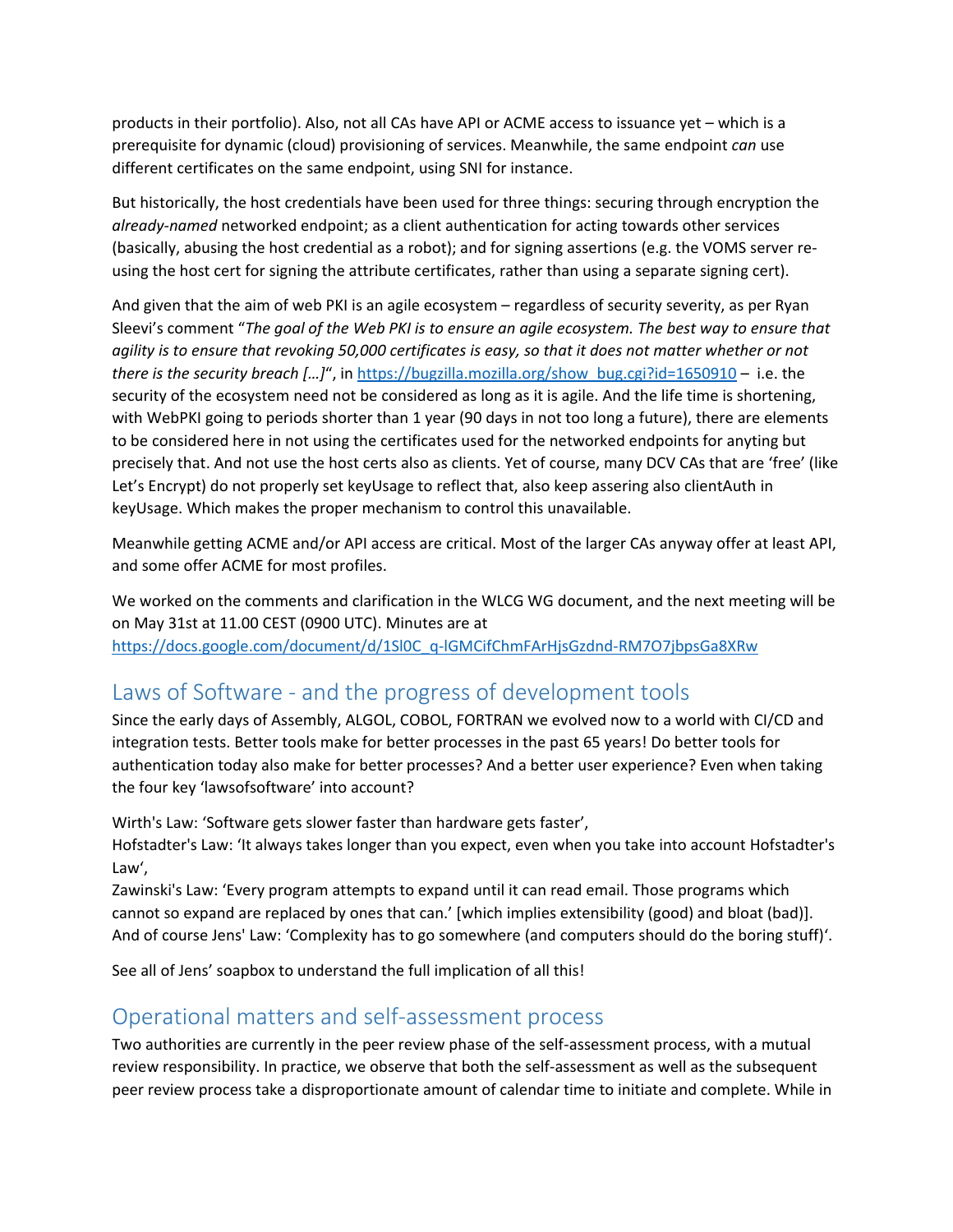this particular case, **DavidG will complete the peer review for LIP**, there are obvious issues with the process itself. The purpose of the self-assessments is now actually two-fold: first to establish responsiveness and engagement of the (authority) member itself, and secondly to alig documented with operational practices within the AP member's operation. The TAGPMA uses the annual membership reconfirmation letter for the former – which does tend to focus attention. APGridPMA, some members also are more diligent (and engaged) than others.

In practice, there are non-documented trust (re)establishment moments during an EUGridPMA member's life cycle. Many of the members also participate in other European (or global) activities, such as EC programmes, EOSC, WLCG, &c. In those contexts, the members that appear lessactive in EUGridPMA do meet with each other, and with our RP members, and in that way establish trust and working relationships. But such is not visible in a structured way. In addition, with large credential service providers like TCS leading to consolidation of the landscape, some smaller AP members are in a (planned) process of decommissioning, and thus have less of an incentive to perform self-assessments. Meanwhile, most are in regular contact with at least the Chair, and their continued CRL availability does indicate operational continuity. In case of failure, follow-up by the chair does result in (usually timely) communication.

These factors combined result in an (apparent) weakening of the trust fabric. Evicting Aps from the distribution might appear a solution, but in practice our largest relying parties (such as WLCG) do depend also on those providers (typically countries with a WLCG 'Tier-2' site). Hence, we do need support from WLCG and EGI before this becomes an effectively implementable mechanism.

To ease timely completion of the process and ease the time requirements – and raise urgency at the same time – we will run with an alternative process for a while, that focusses on short-term insentive communication between the assessing AP member and its peers, through a series of focused interactive videocalls. We will pair reviewers/mentors and AP members, and they will go – outside of the plenary meetings – through the CP/CPS document together, with the member commenting in real-time (voice) to the assessment sheet questions, and the reviewers able to give feedback there and then. After  $\sim$  two weeks, a follow-on session based on an updated CP/CPS (or updated procedures) will conclude the process. This allows arranging meetings at more convenient times, and focusses attention fob oh assesse and reviewer. The actual changes needed may even be minimal. In this way, we (i) delegate trust to the reviewers, and (ii) help the AP member in an 'assisted check' mode. This is not unlike the RIPE NCC 'Assisted Registry Check' model that replaced the previous audits of the LIRs.

We decide that our 'Chief Nagging Officer' **Cosmin will start the process** with those authorities tht have the 'oldest' outstanding self-assessments (>7yrs), and that **Dave Kelsey, Ian Neilson, Jens Jensen, Jan Chvojka, and Fayza Eryol will act as mentors** for this first round.

#### <span id="page-11-0"></span>DigitalTrust update

DigitalTrust (part of the Digital14 group in the UAE) continues to provide a range of credential services including the IGTF profiles, both for the UAE (research) constituency. Almost as the only provider – **DigitalTrust makes IGTF profile products available for individual retail** across its global service region. As such, DigitalTrust is currently the only provider in the EUGridPMA to offer this service in countries and to communities that have no other way to access the IGTF credential products -- almost all of the